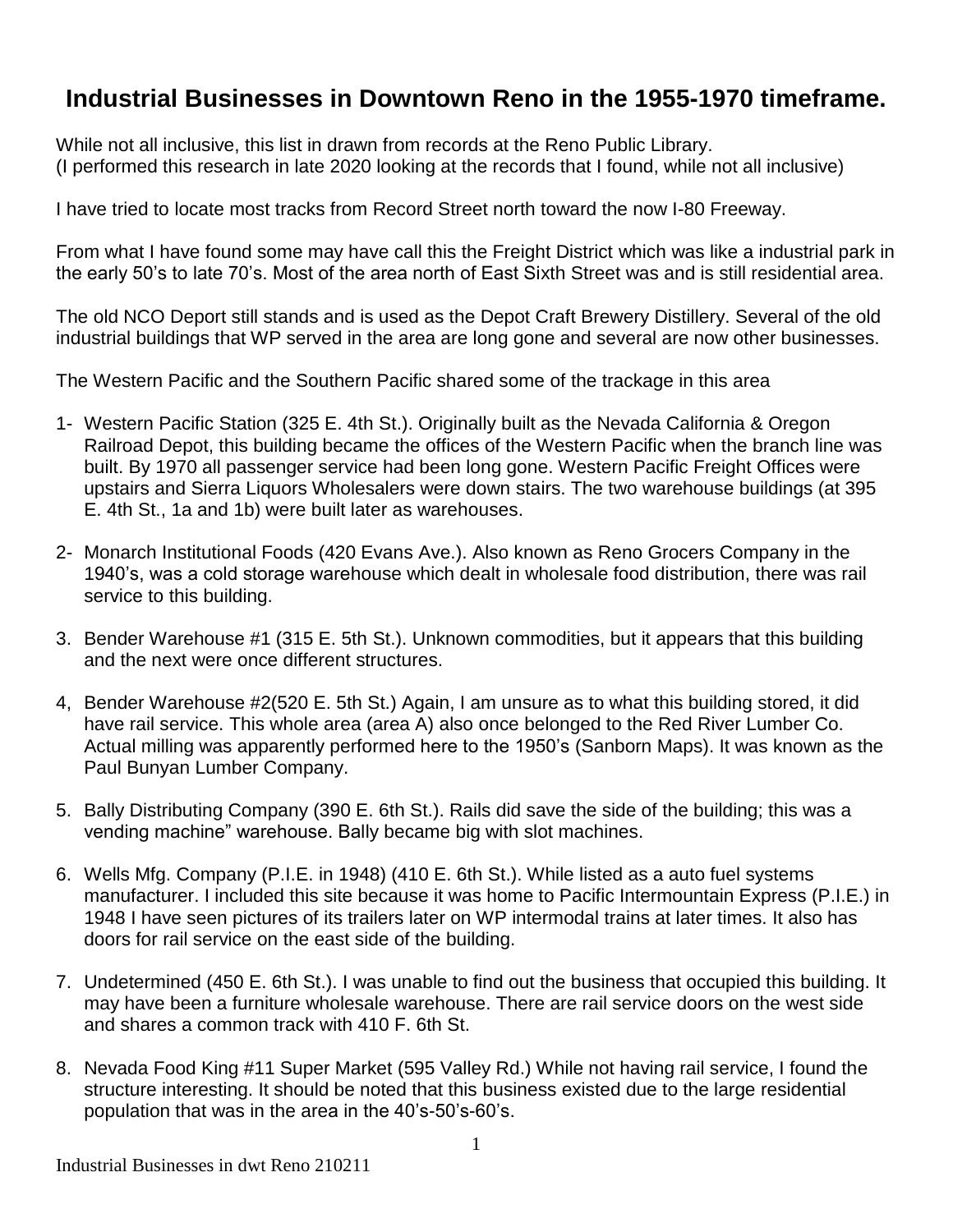- 9 Reno Lumber and Hardware (505 Valley Rd.).I was unable to determine if there was rail service to this business, but it would seem highly likely due in the nature of its focus and location. It backs up to the yard and is very likely to have had service.
- 10.Granny Goose Foods (501 Valley Rd.}. Housing a distributorship, the building was built around tracks serving other businesses and has doors that match heights of rail car floors. I was unable to determine if this business had rail service.
- 11.Farmers Machinery & Supply Co (495 Valley Rd.). This was once a part of what I call the Sears Yard. Sears operated their warehouse (at #12) and this building into the l950's (Sanborn). This was their tractor dealership; farming was pretty big in Nevada at that time. Later this operator was in the building and was another dealer in tractors and farming implements. The building did have rail service and the loading dock was at an odd angle to match the tracks serving it.
- 12.Alber's Ranch & Garden Center (Ex Sears, 475 Valley Rd.). Sears & Roebuck operated their warehouse here at least through 1955. Alber's is listed as the occupant in 1970, and operated their warehouse here. Whether Alber's had rail service or not, I do not know, but there are three doors on the west side of the building and a truck dock on the east.
- 13.Old NCO Shops. Appliance Center Repair and Retail (401 E. 4th St.). While not a rail served building in 1970, there were a succession of businesses in this building. It is interesting because it is one of the only surviving NCO buildings and it was immediately next to the tracks.
- 14.Albers Deming Flour Company (441 E 4th St) Empty lot today. No information found, other than listed as a flour and feed warehouse (1955)
- 15 Nevada Building Materials Wholesale (Zellerbach 1955. Mayflower Moving l948, 420 Valley Rd). This building did have rail service to the north side. Paper was shipped in boxcars. Whether service remained after Zellerbach left, is unknown.
- 16.Reno Fuel Inc. (480 Elko Ave) Receiving both fuel oil and coal, this yard had service by the Western Pacific (Sanborn).
- 17.Nevada Bell, Plant Department (430 Elko Ave / 435 Eureka Ave.). No rail service documented.
- 18..McKesson & Robbins Wholesale Drugs (445 Eureka Ave.). A wholesale drug supply warehouse, may or may not have had rail service in 1970.
- l9. Reno Fuel Yard (449 Eureka Ave.). The back half of number 16, there were tanks and coal bins here, the spur ran along side of the Nevada Bell Warehouse.
- 20.Sierra Pacific Power, Construction Yard (510 Eureka Ave.). A construction yard is listed for Sierra Pacific Power Company, rail service was shown in 1955 (Sanborn). The facility once consisted of Gas storage tanks (to include one holding 300,000 cuft), generators, shops etc. Today it is a parking lot.